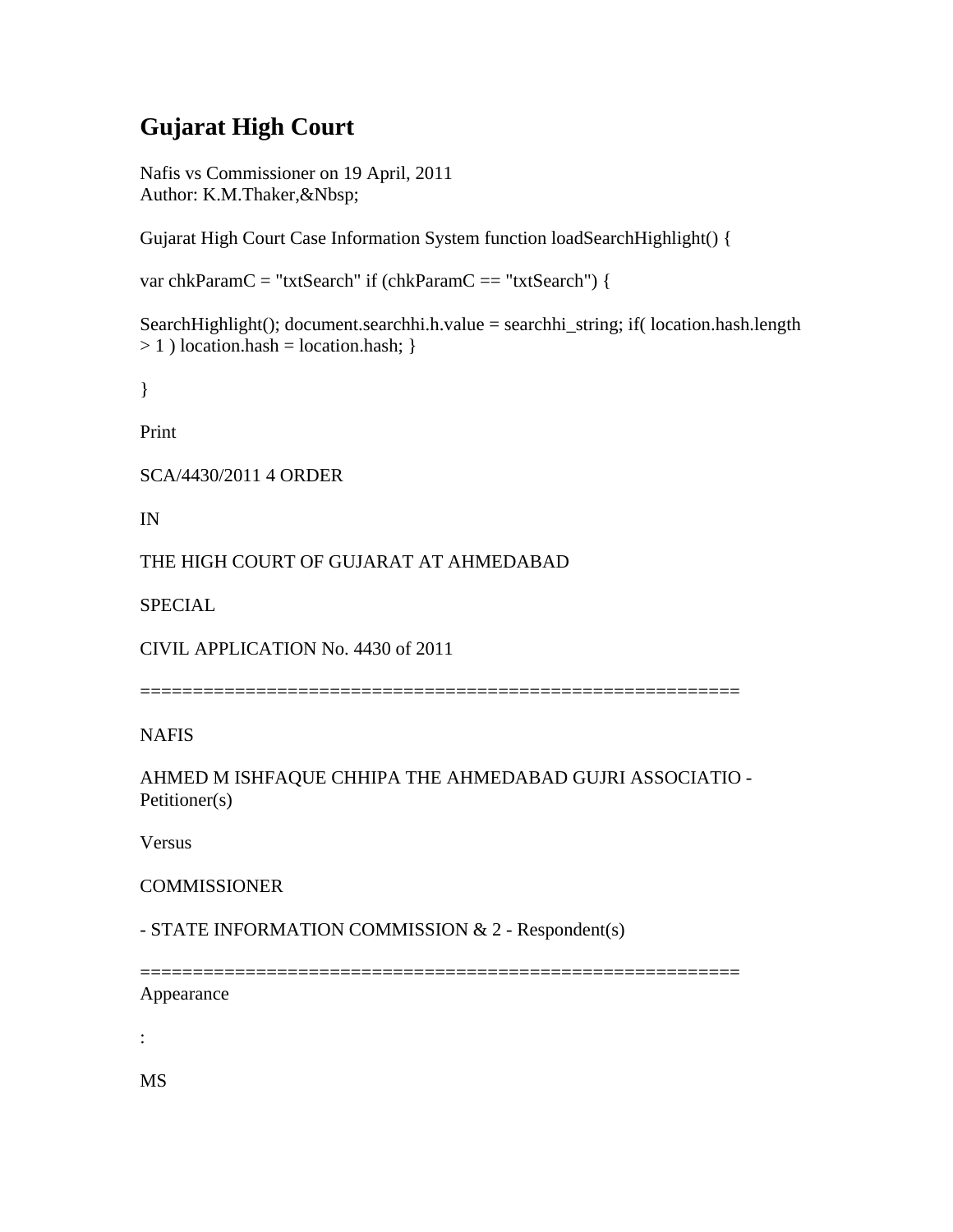## UTPALA S BORA for

Petitioner(s) : 1, None for Respondent(s) : 1 -

3.

===================================

### CORAM

:

#### HONOURABLE

#### MR.JUSTICE K.M.THAKER

**Date** 

: 11/04/2011

ORAL

ORDER

1. The

petitioner has taken out present petition seeking below mentioned relief(s):-

"8.(A)

This Hon'ble Court may be pleased to admit and allow this petition.

(B)

This Hon'ble Court may be pleased to issue a writ of certiorari or a writ of mandamus or a writ in the nature of mandamus or any other appropriate writ, order or direction, directing the respondent No.1 to hear the complaint dated 18.1.2011 within a short period.

(C) During

the pendency and final disposal of the present petition, this Hon'ble Court may be pleased to direct the concerned authority to inquire into the matter and to initiate disciplinary action against the erring officer(s), directing the respondents to provide information to the petitioner which he asked in his application dated 14.7.2010."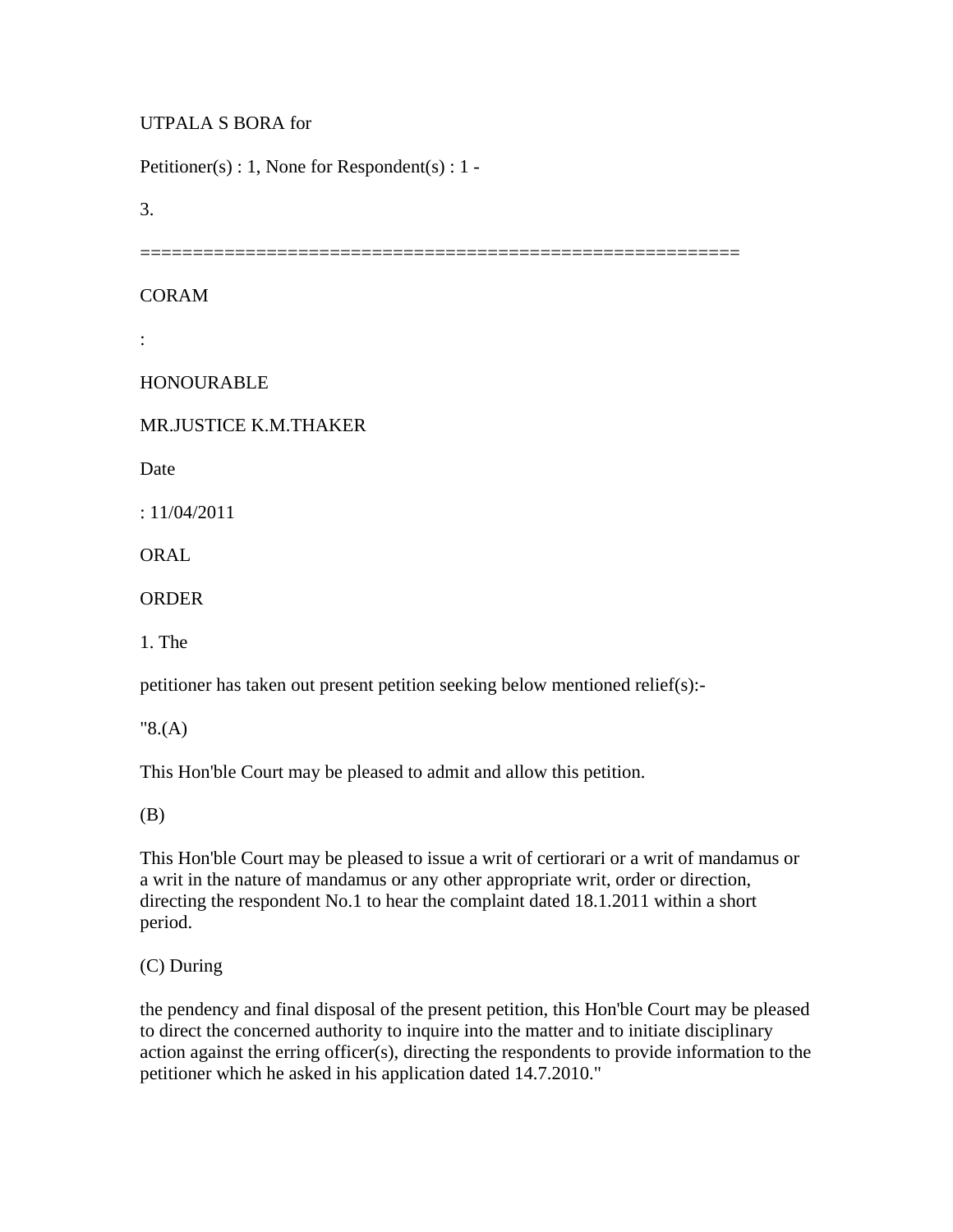## 2. Heard

Ms.Bora, learned advocate for the petitioner.

### 3. It

appears that the petitioner herein had made application before the respondent no.3 seeking certain information which would fall within the meaning of the term information as defined and contemplated under Clause-2(f) of the Right to Information Act, 2005.

#### 4. It

further appears that such request was not considered and/or granted by the respondent no.3. Ultimately, the petitioner was constrained to approach the respondent no.1 and also the respondent no.2.

#### 5. It

comes out from the record that on 22nd December, 2010, the respondent no.1 passed certain order and directed the respondent no.2 i.e. present respondent no.3 to furnish, on payment of fee, the information mentioned at Point Nos.1 to 5 in the said order.

#### 5.1 The

said order was passed under the provisions of Sections 18(1) and 18(2) of the Right to Information Act.

#### 5.2 The

petitioner has approached the Court with the grievance that despite the said order, the information has not been supplied to the petitioner. The petitioner, therefore, says that this Court should act as executing Authority/Court and implement and execute the order passed by an authority created under an Act i.e. the respondent nos.1 and 2 for not complying with the directions issued by virtue of the order dated 22.12.2010. It appears that the petitioner has, on this count, made complaint dated 18.01.2011 and the same did not yield any result. Therefore, present petition.

#### 6. Ms.Bora,

learned advocate for the petitioner, has heavily relied upon the provisions of Section 18 of the Right to Information Act and submitted that it is the duty of the respondents to supply the information as directed by the respondent no.1. To that extent the submission by Ms.Bora, learned advocate for the petitioner, is justified.

7. However,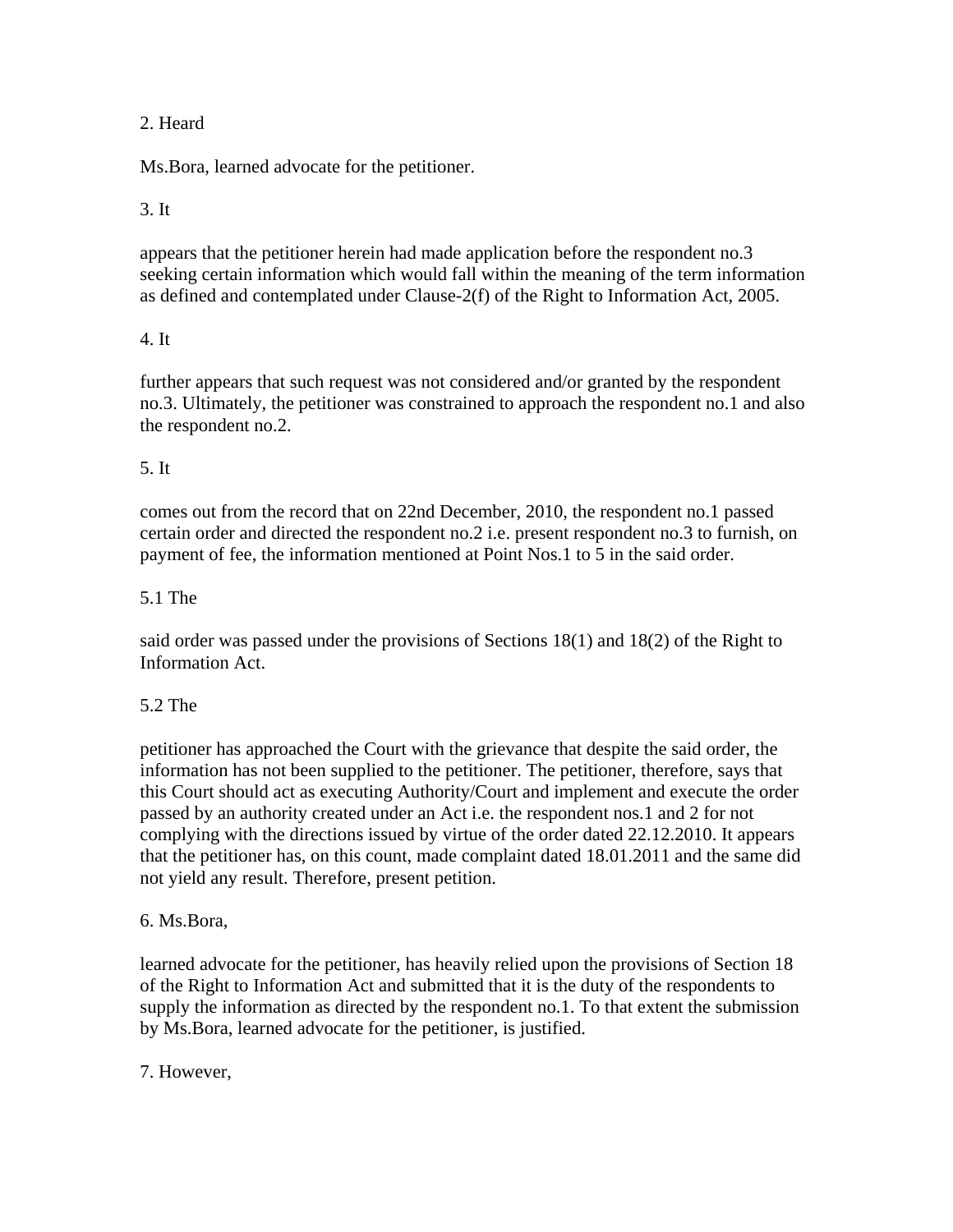the petitioner is not justified in contending that the High Court should take action for execution of the order passed by the authority under the Act.

# 8. This

Court is of the view that the powers under Article 226 of the Constitution of India ought not to be exercised for execution of the order passed by an Authority constituted under any Statute. The Statute of the prerogative writ of mandamus command by this Court in exercise of the jurisdiction under Article 226 of the Constitution of India would not be issued for execution of subordinate authority's orders against some other party. The judgment holder is supposed to and required to take out appropriate proceedings before appropriate forum - Court for execution and enforcement of subordinate authority's orders.

# 9. The

petitioner ought to take appropriate action under the provisions of the Right to Information Act,2005 or any other appropriate provisions, as may be relevant and applicable to enforce and execute the directions passed by respondent No.1 and get the order duly executed.

# 10. For

the purpose of implementation and execution of the order in question, the petitioner may take appropriate steps and action as may be available under law including Section 20 of the Act, however, the prerogative writ and powers under Article 226 of the Constitution of India cannot be permitted to be invoked for implementing the order passed by the authority under the Act. Hence, the petition is not entertained.

## 11. It

is, however, clarified that present order will not stand in the way of the petitioner in any manner whatsoever if the petitioner takes out any appropriate proceedings against the erring respondent/officer in any Court or Forum including Section 20 and Section 17 of the Act for not implementing the order passed by the respondent no.1. If and when such proceedings are taken out by the petitioner, the same will be decided in accordance with law.

## **With**

the aforesaid clarifications and observations, the petition is disposed of. Rule discharged. No costs.

# (K.M.

Thaker, J.)